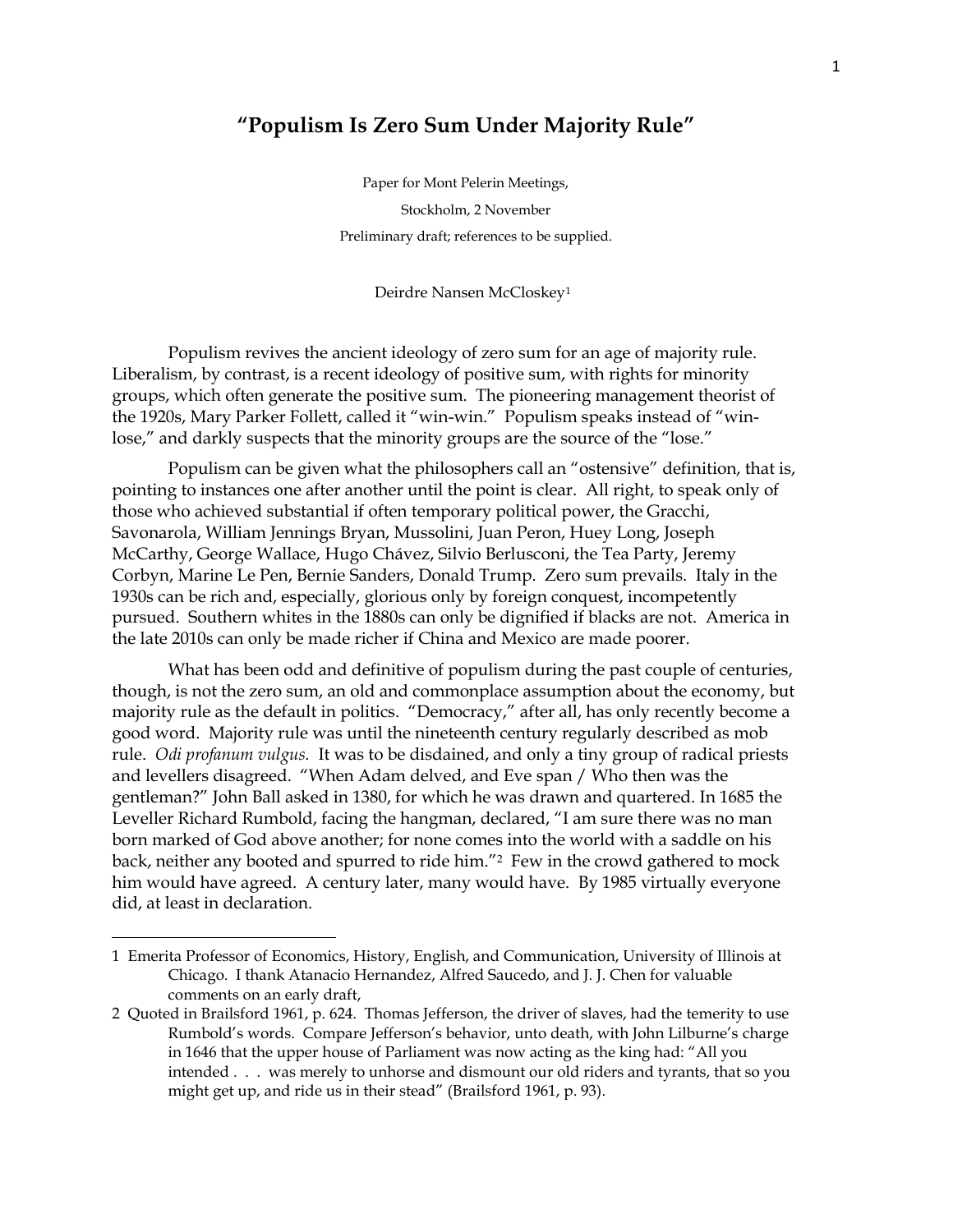Populism, then, is democracy in the polity when obsessed with zero sum in the economy. Socialism is a populism with a grand theory attached. Neither is strange. After all, zero-sum thinking is deeply natural. It is the default, certainly, for humans and for other great apes. Herd animals and social animals behave "charitably" towards their herd or society, it may be, though all animals will fight for territory, or else avoid the fight from a sense of justice. A dog will not steal another's bone.

Modern populism was expressed by the Louisiana governor Huey Long in 1934 as "Every man a king." A classical liberal can warmly agree, as against the affection for hierarchy among conservatives. In the eighteenth century kings had rights, and women had none. Now, thankfully, it's the other way around.

But Huey's way of achieving the rights was that of both Bad King John and his enemy Robin Hood, characteristic of the feudal and now the socialist and populist order, of violence. "It is necessary to scale down the big fortunes," he said, "that we may scatter the wealth to be shared by all of the people."3 Scale down by governmental violence one person's earnings by trade and betterment, in order to give to another person, and all will be well. Zero sum. Win-lose.

The liberal espouses not an equality of end state but an equality in procedure. She does not wish the government to enter at the end with police powers to make incomes equal. She wants people to be equipped at the beginning to have a go, as the British say. The liberal expects, without the assurance of compulsion, that having a go under law will yield win-win. And, remarkably in the past two centuries, it has.

The once-radical equality urged by modern liberalism—whether justified by equal natural rights or by utilitarian theorems about the greatest happiness—suggests an analogy with the democratic "one person, one vote." Such equality is another point of political agreement between liberal and populist. But political equality is also analogous to the equality the liberal stresses in the marketplace, too, in which a rich man's dollar is no more valuable than a poor man's, expressed by the phrase "dollar votes." True, a rich man has more votes than a poor man. Since when has that not been true? But the economist Armen Alchian long ago made the point that in a world of scarcity the alternatives to dollar votes are either social losses such as competition by queuing or theft, or else appeals to hierarchy, such as competition by race or class, charm or beauty, Party membership or education. <sup>4</sup> In particular, without the primacy of dollar votes the endstate equality can only be achieved by using the government's monopoly of violence. That is where the populist or socialist or conservative part company with the liberal, at the door of the police station.

If *il popolo do* rule, it will of course be expected to vote to seize by violence the income of the rich and turn over the loot to itself, unless restrained by some other ideology, of republican respect for minorities, perhaps, or by a belief in mutual advantage when others are allowed to have a go—in a word, by an ideology of economic liberalism. What is unusual about "liberal democracy" is the combination of two principles in tension, *laissez faire* and majority rule, Smith and Rousseau, positive sum and zero sum, the economy and the polity.

<sup>3</sup> http://www.americanrhetoric.com/speeches/hueyplongking.htm

<sup>4</sup> CITE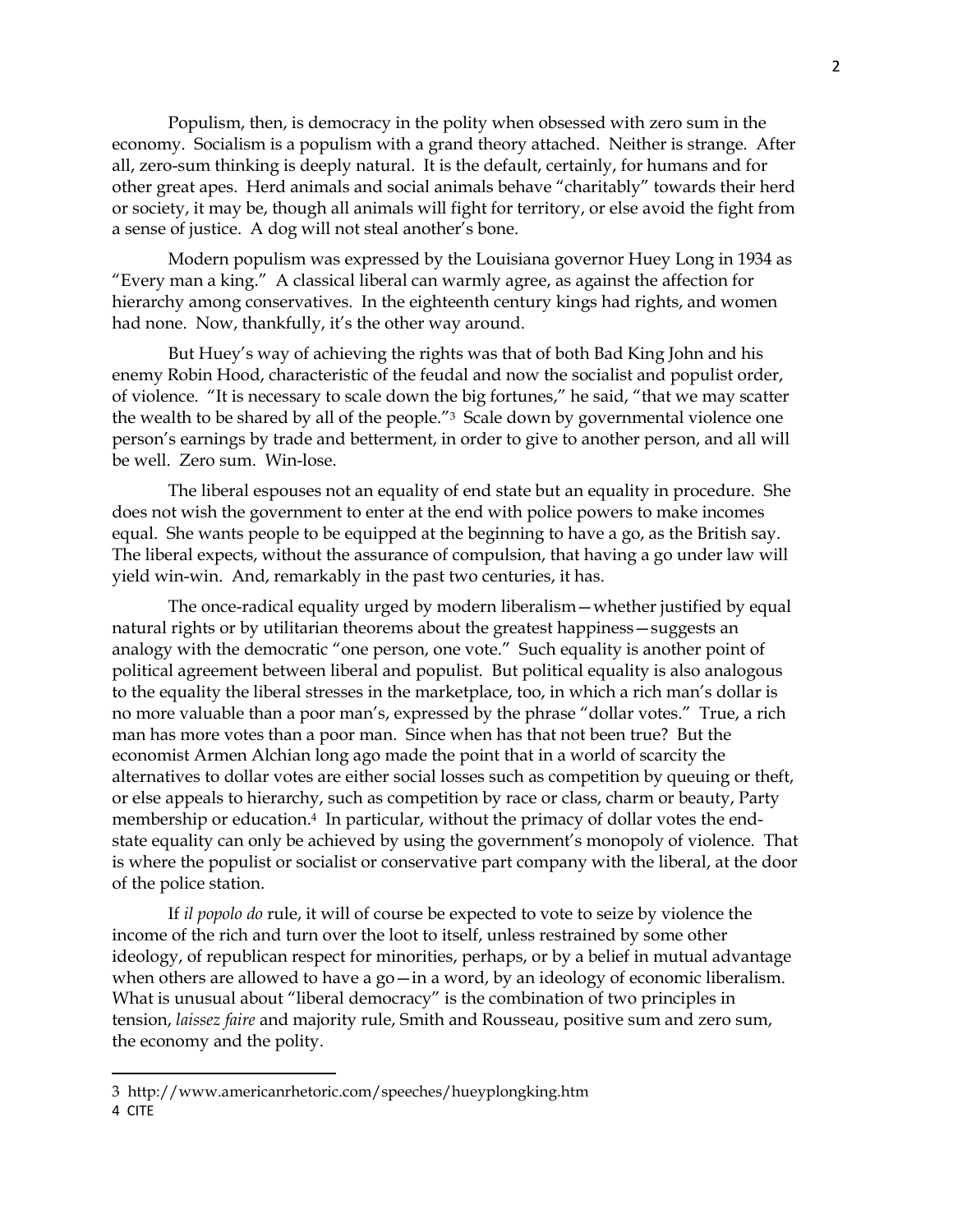The populist proposal for redistribution is seen, too, in the simple altruism as understood by some in Christianity and Islam and other faiths. Altruism is seen as a redistribution of a fixed sum. As Jesus said to the rich young man, "If thou wilt be perfect, go and sell what thou hast and give to the poor, and thou shalt have treasure in Heaven; and come and follow Me." Thus Saint Francis, and Pope Francis.

Christian theology can be construed, however, to imply a more liberal attitude. Many of the parables of Jesus recommended prudence in a market society, the parable of the talents, for example, or the fig tree not bearing fruit. Anyway the deeper theology affirms that God's grace is infinite, with no scarcity, and therefore not zero sum. The cliché that "There but for the grace of God go I" implies that God is constrained to give to you or to me, not both. Likewise liberation theology, with its recommendation of zerosum socialism (see again Pope Francis), is not a liberal theology, and is questionably coherent. The point, contrary to many of our progressive Christian friends, is that a *liberal* theology is no oxymoron.

§

In an economy with no aggregate growth, an assumption of zero sum is not unreasonable. Until 1800, consequently, it seemed reasonable as a basis for policy. The economist Benjamin Friedman has observed that slow growth implies that envy dominates.5 Fast growth satisfies all, averting the occasion for sin.

In poor times the populist assumption is that the rich must have got their riches the old fashioned way, by stealing. Georg Simmel put it well in 1907: "The masses—from the Middle Ages right up to the nineteenth century—thought that there was something wrong with the origin of great fortunes. . . . Tales of horror spread about the origin of the Grinaldi, the Medici, and the Rothschild fortunes . . . as if a demonic spirit was at work."<sup>6</sup>

Simmel is being precise here, as he usually is. It is the masses, *hoi polloi*, who hold such views most vividly. Thus European and now Middle Eastern anti-Semitism. A jailer in the thirteenth century scorned a rich man's pleas for mercy: "Come, Master Arnaud Teisseire, you have wallowed in such opulence! . . . How could you be without sin?"<sup>7</sup> Echoing Jesus when he speaks of rich men and camels, another of Le Roy Ladurie's Albigensians declared that "those who have possessions in the present life can have only evil in the other world. Conversely, those who have evil in the present life will have only good in the future life."<sup>8</sup>

The people feel just so against most entrepreneurs, too, though admiring their buccaneering spirit. The economist Virgil Storr has written illuminatingly about the corruptions of the buccaneering spirit in his native Bahamas. <sup>9</sup> Simmel's phrase "up to the nineteenth century" refers to the rise of liberalism, in which having a go and getting rich by non-buccaneering means came for the first time to be respected. Schumpeter called it

<sup>5</sup> CITE

<sup>6</sup> Simmel 1907 (2004), p. 245.

<sup>7</sup> Le Roy Ladurie 1978 (1980), p. 332.

<sup>8</sup> Le Roy Ladurie 1978 (1980), p. 336.

<sup>9</sup> CITE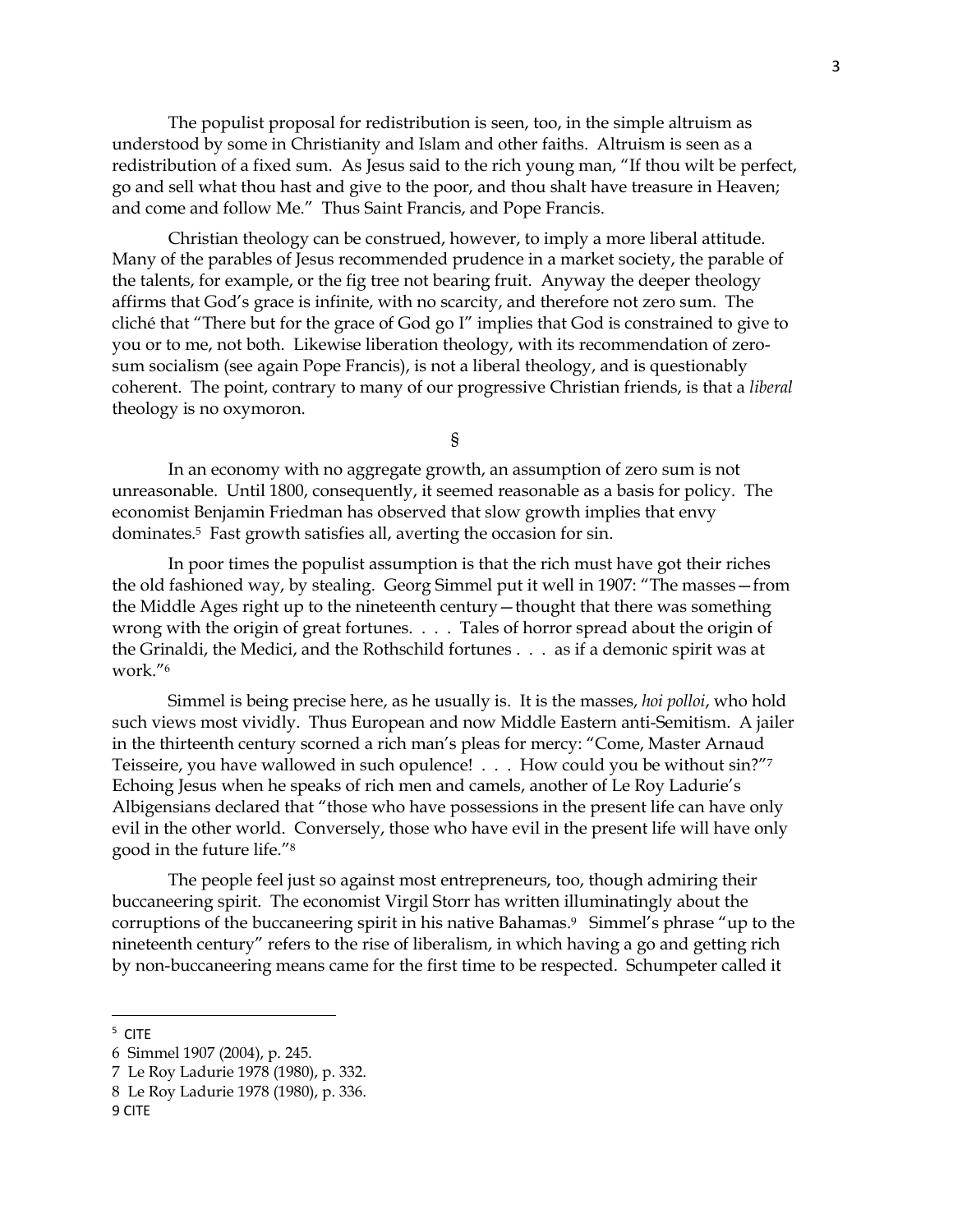the "business-respecting civilization," which he remembered fondly from before the First World War.

The recent fashion for worrying and worrying about inequality has the same source in perceived slow growth, and the resulting anxiety that zero sum may prove to be true. Your gain will be my pain. French politics, aside from a brief flirtation with liberalism in the time of Bastiat and Tocqueville and Chevalier, runs on a theory of zero sum, as does much of radical and reactionary politics everywhere since the French Revolution. Such a politics claims that the bosses have stolen a vast sum that can easily be drawn down, repeatedly, endlessly, to improve the lot of the workers. The reactionaries object to the draw-down, but still believe it as zero sum. The radicals rejoice, and also believe it as zero sum. And so the 230-year Franco-French War continues.

The theorized source of the zero-sum supposition that we are poor because the rich are rich is specifically of course Rousseau, who wrote in 1754 in *On the Origin of the Inequality of Mankind* that "The first man who, having fenced in a piece of land, said 'This is mine,' and found people naïve enough to believe him, that man was the true founder of civil society. . . . . [and] how many crimes, wars, and murders."10 When half of GDP went to landlords, as it did in 1754, a policy of seizing the land of the landlords would have made some sense, to provide an instant doubling of the income of the non-landlords.

But in modern times the statistics of land rents would not allow much of a rise, except for the very poorest. Land rents now are in their share of national income derisory by historical standards, belying the conventional rhetoric that "resources" are what made, say, the United States rich. Profits, then? Let us expropriate the expropriators. If you ask even quite intelligent people what share of GDP is profit, they will often say "50 percent."

Not so. More like 20 percent. Redistribution from rich people, although assuaging bourgeois guilt, has never been the chief sustenance of the poor. The social arithmetic of 20 percent shows why. If all profits in the American economy were forthwith handed over to the workers, the workers (including some amazingly highly paid "workers," such as sports and singing stars, and big-company CEOs) would be  $25 (= 20/80)$  percent or so better off, right now. Again, the very poor would benefit more, even much more, though the top of the distribution of income from working correspondingly less.

But in any case the benefit is one time only. The expropriation is not a 25 percent gain every year forever, but merely this one time, since you can't expropriate the same people year after year and expect them to come forward with the same sums ready to be expropriated again, and again. A one-time expropriation raises the income of the workers. But then their income reverts to the previous level. If the profits can simply be taken over by the government without damage to their level, miraculously, and then are distributed to the rest of us by saintly bureaucrats without sticky fingers or favored friends or silly projects, workers continue getting whatever rate of growth the economy was experiencing. And it supposes, unnaturally and contrary to the evidence of communist experiments from New Harmony, Indiana to Stalinist Russia, that the expropriation of the income of entrepreneurship and capital will not in fact reduce the rate of growth of the pie.

l

<sup>10</sup> *On the Origin of the Inequality of Mankind*, Second Part.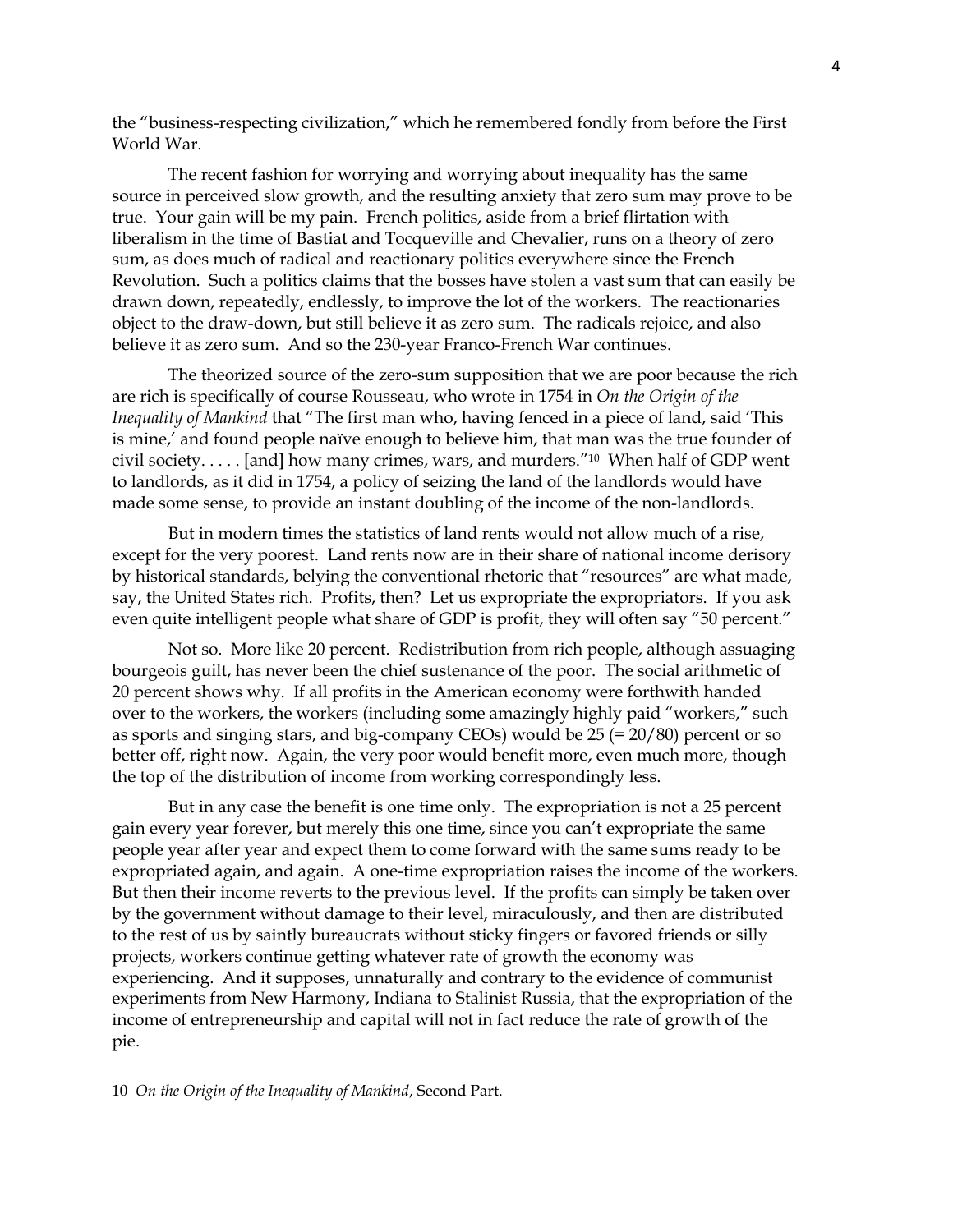The real sustenance of the poor has been economic growth, the Great Enrichment, which raised real incomes in the past two centuries by a factor of *thirty*. Look again at the figure: a factor of *30*, or about *3,000* percent. The great Marxist economists Joan Robinson pointed out that if market-tested betterment in such large magnitude happened, as it obviously did, then it cannot be true that *all* incomes decline. Yet some Marxists insist on both a falling rate of profit and an immiserization of the workers. In logic the betterment has to go to someone. And in fact it has gone to the workers. The rate of return on capital is about what it was in 1848. The real wage of workers, on the other hand, is 20 or 30 times what it was.

Which is to say that we were once *very* poor. Thank God for the Great Enrichment (and no scarcity about it: the Great Divergence, so-called, is rapidly coming to an end). Over the winter in Burgundy the vineyard men in the 1840s hibernated, and not merely figuratively. An official reported in 1844 that "these vigorous men will now spend their days in bed, packing their bodies tightly together in order to stay warm and to eat less food."<sup>11</sup> Even in fast-enriching Sweden, whose economy grew after the liberalization of the 1860s faster than any economy except Japan's, the novelist Vilhelm Moberg remarked of his childhood around 1900 in the countryside that he could bring to mind only the long summers. In winter "the children in a smallholder's cabin . . . were too badly clothed to stand the cold. . . . Life in winter was quite literally shut in: we dozed by the open fire and slept through many hours of the [very long Scandinavian] night: it was, for children, a quiet vegetating in the darkness under the low cabin.<sup>12"</sup> In 1917 in a backwater of a by then definitely enriching Sweden, the potato crop failed and some of the poorer people literally starved to death.

No longer, because exchange-tested betterment under liberalism made poor people rich.<sup>13</sup>

§

After such a triumph for economic liberalism as France and Sweden in the nineteenth century, and China and India in the twenty-first, why does zero-sum thinking persist? Repeatedly after 1800, in the Venezuela of Chavez and Maduro, or in less stark form in the United States of Trump, zero sum has proven wrong. The factors in the Great Enrichment of 20 or 30 would seem to be sufficient proof. The demonstration effect of liberal economies should be decisive in showing that the best way to help the poor is to let exchange-tested betterment flourish. Hong King. South Korea. Ireland. Botswana.

One trouble is that in much of life zero-sum thinking makes instant psychological sense, as in competitive sports, or elective politics. Whenever rank is the issue, zero sum is true. Only one person can be best in class.

And another is sociological, and peculiar to a rich modern world. Dinner in a bourgeois household is far from production and the market. A loving household is in fact socialist--from each according to her ability, to each according to his need. The mother in the household is the central planner. Solutions to inefficiencies within the household are

<sup>11</sup> Robb 2007, p. 78.

<sup>12</sup> Quoted from Moburg's memoir in Brown 2008, pp. 9–10.

<sup>13</sup> Brown 2008, p. 16, the year corrected by Myllyntaus and Tarnaala 1998, p. 36.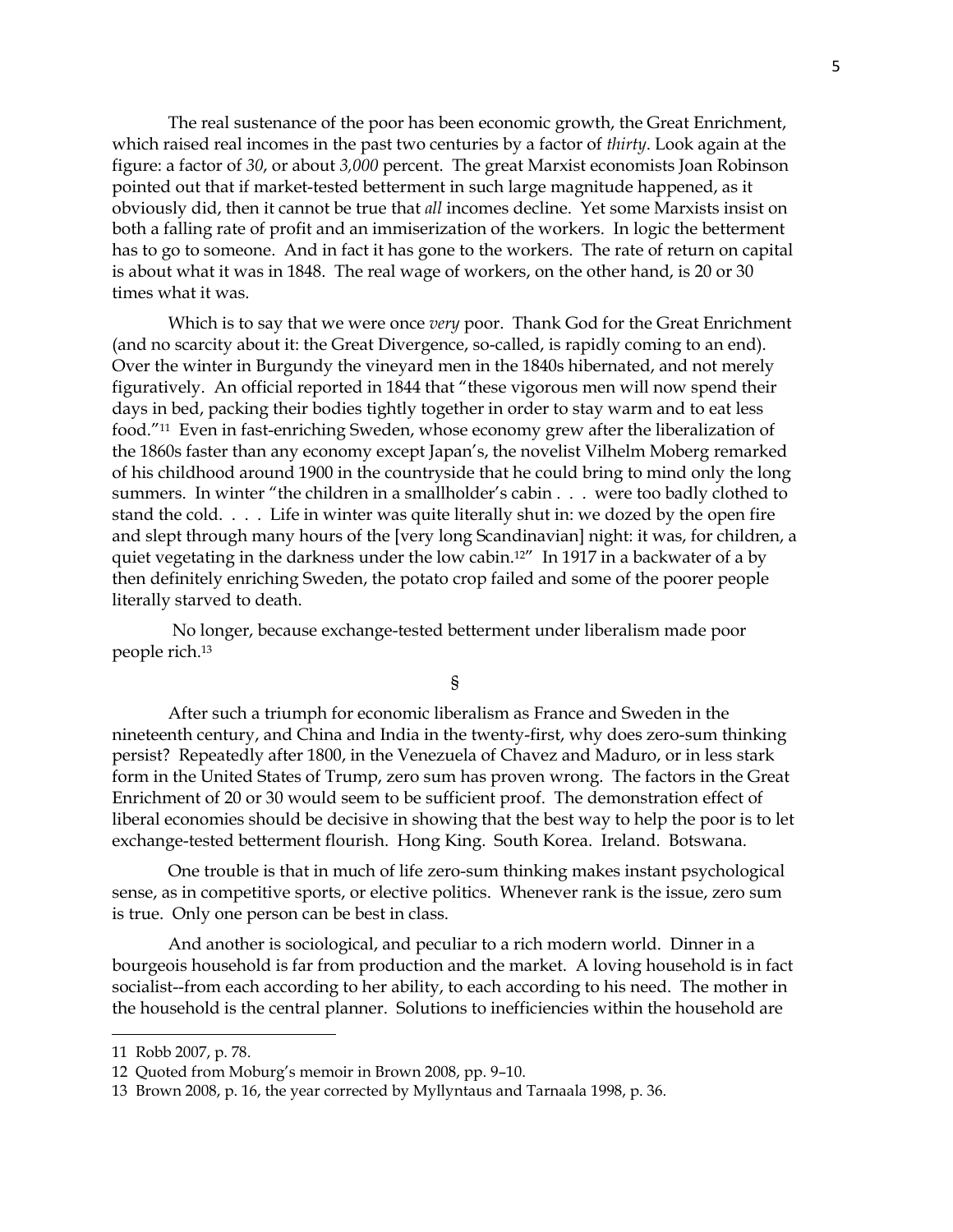obvious. And so choosing winners is a snap. Income falls like rain from The Office. If one child gets more ice cream, the other gets less.

Children growing up in such a family are natural zero-sum thinkers, or anyway vaguely populist in the Occupy-Movement way. At age 16 I was, for example, a Joan-Baez, folk-singing socialist. I dreamt I saw Joe Hill. until I started studying economics. I only became a thoroughly positive-sum liberal when I started teaching the subject. Teaching Edgeworth boxes makes utterly clear the distinction between zero sum, in the initial allocation (see Rousseau) or in a redistribution along the contract curve (see Mill and Rawls) and positive sum in achieving the contract curve from a non-equilibrium outset (see Smith, both Adam and Vernon).

Children growing up on farms, as most children did before the  $20<sup>th</sup>$  century, or growing up in small businesses in which they participate, or even children who have jobs like delivering papers, know where meat comes from and know how prices matter and know how scarcity rules. My few students at the University of Iowa from farms understood economics readily. Bourgeois children, who were most of my students wherever I taught, do not. More and more people in a rich society are bourgeois.

For this reason the liberal argument of positive sum—not to speak of liberties such as freedom of speech for its own value—needs to be re-taught to every generation. Give the kid a summer job. Otherwise we raise up our own populist-socialist gravediggers. A liberal young woman, instructed by farming experience or by the study of economics, in other words, will know that exchange is positive sum.

I have a dear neo-Marxist friend who says, "I *hate* the market!" I say, "But, Jack, you *love* to search for antique furniture. . . in markets." "I don't care: I *hate* markets." The left populist like Jack or Karl Polanyi stands against trade and its outcomes. Such opposition to the positive sum of mutually beneficial exchange entails protectionism, over-regulation, passports, industrial policy, and the seizure of the means of production.

Positive sum has been denied by all illiberals, such as medieval guildsmen or eighteenth-century mercantilists or nineteenth-century protectionists or early twentiethcentury socialists or late twentieth-century regulators or early twenty-first century populists. Marx, for instance, famously claimed that exchange of labor for wages was intrinsically exploitative. Zero sum. It resonates down to the present in the phrase "wage slave," coolly defined in the *Concise Oxford Dictionary* of 1999 as "a person who is wholly dependent on income from employment," with the notation "informal"—but not "ironic" or "jocular" or, better, "illiberal." Thus Judy Pearsall, the editor of the *Concise Oxford*, who lives, it may be, in a nice semidetached in London NW6 and drives an old Volvo, is a "slave." You are a slave. I am a slave. We had better rethink, in positive-sum terms, or else we are doomed to populist socialism.

An example of failing to think in such terms is the notion of "competitiveness." You will hear it in populist circles, but also in schools of business very far from the mob. It sounds tough and economistic. But it violates the core economic principle of comparative advantage. Competitiveness is about "Good only for me." The very word evokes war or sports. It occurs naturally, and even appropriately, from a single person's point of view, or a single company's point of view. By all means let me become more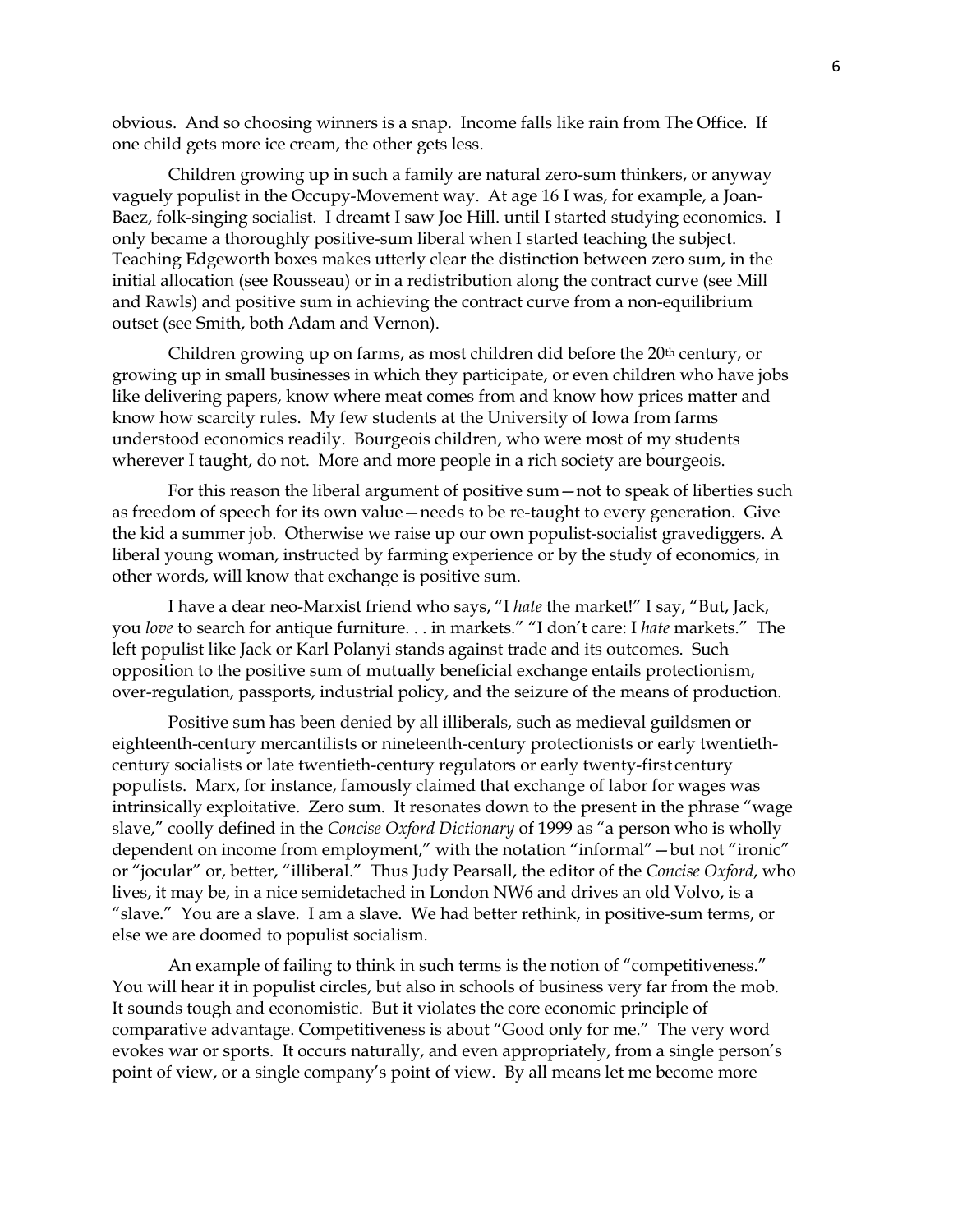efficient and therefore more "competitive." If the Saab auto company fails, Volvo clearly is made better off. Lose-win.

*Comparative* advantage, by contrast, the analysis of which the liberal Ricardo devised, is about teamwork, "Good for *us*." Good for the society. In later analysis it is the move to the contract curve. (Absolute advantage, by contrast, is about the initial dimensions of the Edgeworth box.) The pattern of trade has nothing to do with absolute advantage, competitiveness, or zero sum. It is wholly determined by comparative advantage, a positive sum.

 Feudalism, aristocracy, autocracy, and most other traditional systems, I say, were zero-sum, though in non-democratic ages. The invention of agriculture led to stationary bandits, in Mancur Olson's phrase.14 A man on a horse with a sword can collect rent or taxes or tribute or enserfment or protection money, call it what you will. When you admire the ornamentation of the Taj Mahal in Agra or the Cappella Palatina in the Royal Palace in Palermo, note that the gold and ivory was extracted from the peasantry under zero sum.

But of course the peasants believe in zero sum, too—in absolute rather than comparative advantage, in protection rather than trade, in rank rather than general prosperity. It's merely the peasant's misfortunate not to be the Emperor Shah Jahan or King Roger II. A folktale from the Czech lands tells of Jesus and St. Peter traveling in disguise, asking peasant families for food and shelter for the night. At last a generous peasant couple provides. The next morning the travelers reveal their identities, and Jesus says, "To reward your blessed charity, you may receive anything you want." The husband and wife consult in whispers for a moment, and the husband turns to Jesus, saying, "Our neighbor has a goat, which provides milk for his family . . ." Jesus anticipates: "And so you want a goat for yourselves?" "No. We want you to kill the neighbor's goat." Negative sum.

Cut down the tall poppies. Don't think you are someone special. Thus the modern Law of Jante (ask any Scandinavian). The intellectual historian Henry C. Clark has observed that cutting down the tall poppies is an "unsocial passion," as Adam Smith put it, the uncooperative conviction that my rank in advance of yours is more important than the annoying and probably self-enriching project for our alleged mutual betterment that you keep offering.<sup>15</sup>

A right-wing version of zero-sum also maintains hierarchy, and was well understood in Czech and other lands before 1800. At all costs we must keep the distribution of income we started with. "Innovation," like "democracy," was a bad word until the liberal nineteenth century. No disturbing betterment is to be tolerated, even if [Rawls–style] the standard of genuine comfort of the poorest is thereby greatly improved. The Spanish proverb is "*mal de muchos, consuelo de tontos*," that is, "evil for many, a comfort to fools"—making them feel that after all they are equal, and have no one to envy.

 $\overline{\phantom{a}}$ 

<sup>14</sup> CITE 15 CITE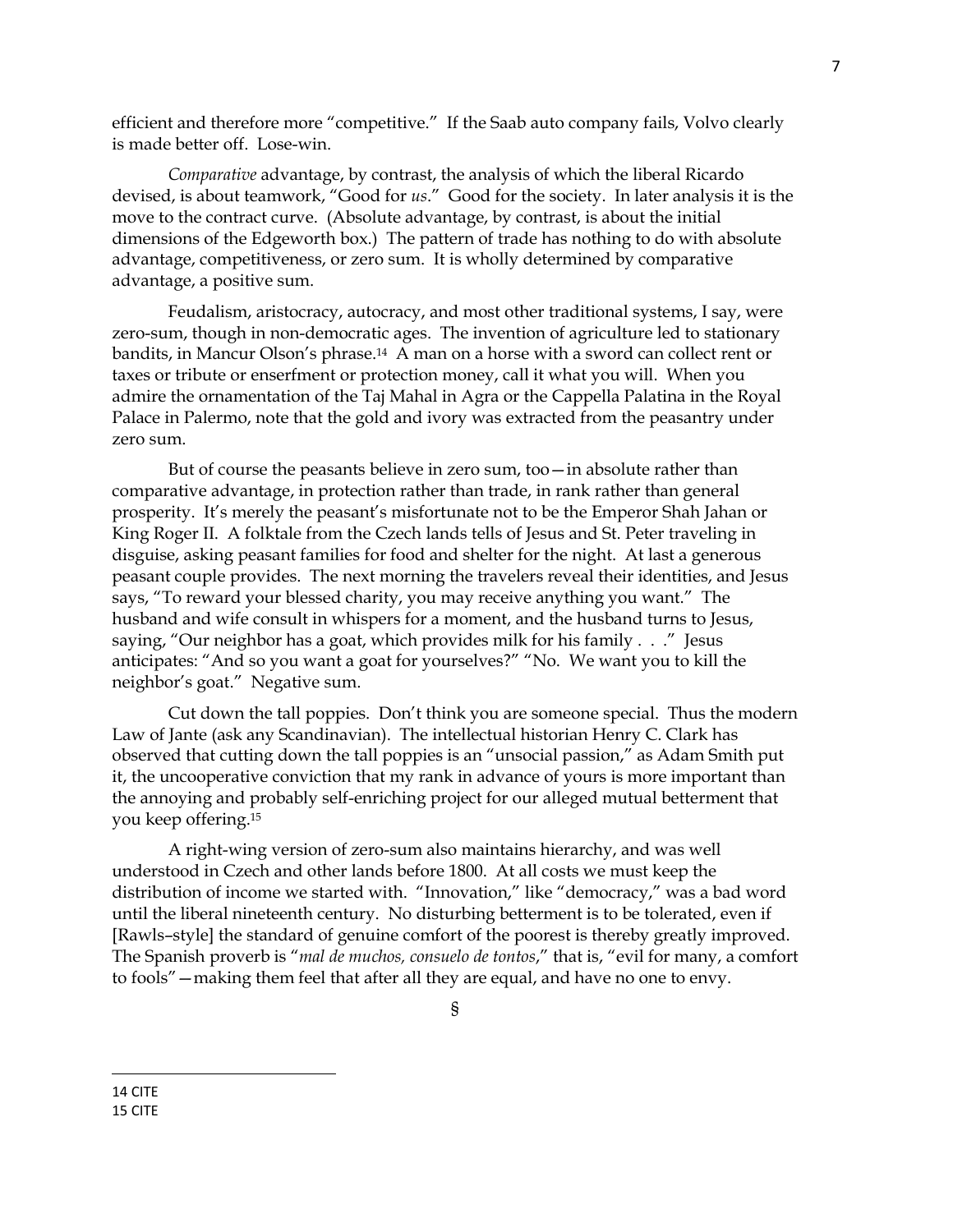Furthermore, populism re-enacts feudalism and other systems built on rank and honor in stressing loyalty, as Hirschman put it, rather than the voice of the democratic socialist or the exit of the democratic liberal. Feudalism is the economic and political system of everyone having a permanent boss. Liberalism is a society of no bosses, except temporary and voluntary ones, now even in marriage.

But the trouble is that humans *want* a master. Liberty is terrifying. People want gangs, of skinheads or communists. The fascist lean of populism comes from its bossism, in a mass society with modern communication, and indeed a lack of the honest faithfulness that was the feudal ideal of the boss—the Christian knight. Bossism replaces the rule of law by various versions of "amoral familism," as Edward Banfield called it, or of celebrity, arising from the glamour of kingship.16 Trump combines the two, as did Huey Long. Unsurprisingly, Trump grew up in real estate, highly zero sum by nature, and not even in a corporation in which he would have to attend to outsiders as stockholders. One person gets the deal, another competitor does not, at any rate in Trump's view.

We need a liberal faith in *no* permanent, involuntary bosses. By contrast both conservatives and socialists believe, with the legal mind, as Hayek put it in 1960, that "order [is]  $\ldots$  the result of the continuous attention of authority."<sup>17</sup> A boss. Both, in other words, "lack the faith in the spontaneous forces of adjustment which makes the liberal accept changes without apprehension, even though he does not know how the necessary adaptations will be brought about."<sup>18</sup>

But such a liberal faith seems hard to hold on to.

§

Liberalism, then, is the political theory of positive sum. It is threatened by populism, from the right or from the left.

An economics developing from political economy is the core theory of liberalism. By 1848 in Mill's *Principles of Political Economy* the theory was mostly worked out, standing forth in the common sense of, for example, Frédéric Bastiat. The simplest way of stating it is supply and demand, which says that what roughly happens by voluntary deals in a market is also what is pretty good for the world as a whole.19 No permanent bosses, whether barons or bureaucrats, with the result that you get a good and rich society. The theory was perfected by the Neoclassicals of the 1870s, Jevons and Walras and Menger, followed by the technical excellence of Marshall and Wicksell and Edgeworth.

But there were two problems.

(1.) The first is that such a theory of liberalism is static, not evolutionary; mechanical, not organic; settled, not discovered. Once the specimen was pinned and mounted on a lovely diagram of supply and demand, it invited tinkering. The strange drift away from liberalism in the New Liberalism in Britain and Progressivism in the United States and democratic and revolutionary socialism on the Continent infected the

<sup>16</sup> CITE

<sup>17</sup> Hayek 1960 (2011), p. 523

<sup>18</sup> Hayek 1960 (2011), p. 522

<sup>19</sup> Muller 1999.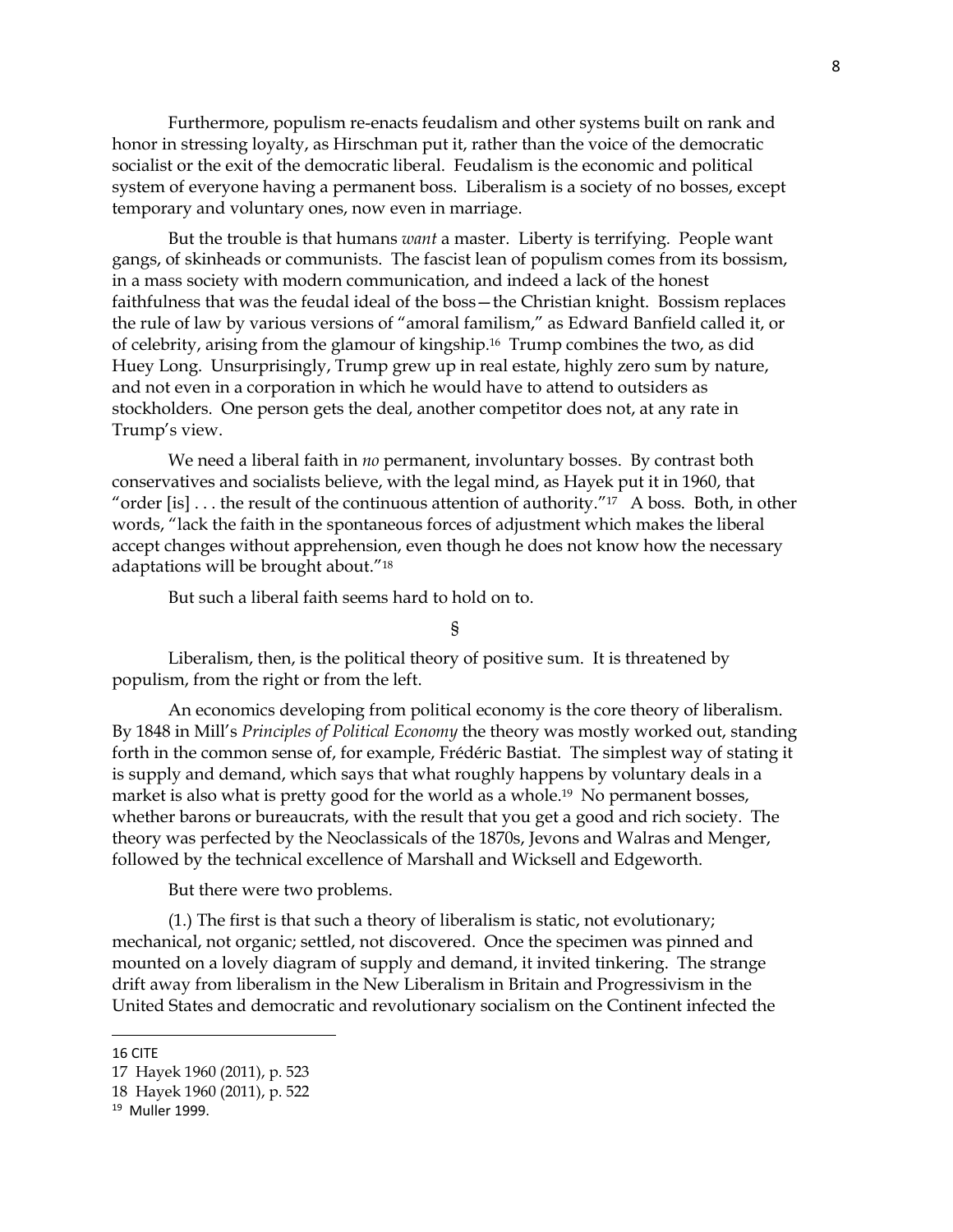economist. He began to think of himself—mostly "he" and "himself"-- as an economic engineer in detail, the "man of system" Smith decried. "The man of system... is ... enamored with the supposed beauty of his own ideal plan of government. . . . He seems to imagine that he can arrange the different members of a great society with as much ease as the hand arranges the different pieces upon a chess-board" (*TMS*).

The crux in the retreat from understanding after 1848 was an ill-chosen piece of rhetoric, the locution "perfect competition." "Perfect" competition came to be seen by the left and then by the center and even by some on the right as a unicorn. Economists discovered more and more reasons, they thought, to doubt that such a beast existed, even approximately. And so the ideal plan of government was to be applied to correct the bad placement of the chess pieces. Yet seldom if ever was a proffered imperfection monopoly, spillovers, informational asymmetry—shown to be large enough to make it desirable to overturn the liberal order, and to require action by a (presumptively wise and honest) government. The science was not done. It is an on-going scandal in economics.<sup>20</sup>

(2.) The second problem is that the core theory of economic liberalism predicted very modest economic growth. Yet the Great Enrichment came. During the century and a half of accumulating Nobel-worthy claims of "imperfections in the market" the liberal economic system delivered a rise of real income per head of 3,000 percent. In Yiddish syntax one might exclaim: You should have such imperfections!

The magnitude of the growth was wholly unanticipated. Most economists since Smith have expected small gains from the division of labor, what later came to be called Harberger Triangles—efficiency gains alone. <sup>21</sup> The economists have been mistaken. In 1871, a century after Smith, John Stuart Mill's last edition of *Principles of Political Economy* marks the perfection of classical economics, on the eve of a better, neoclassical economics (worse than Classical political economy at dynamics, except in its Austrian branch). Listen to Mill: "Much as the collective industry of the earth is likely to be increased in efficiency by the extension of science and of the industrial arts, a still more active source of increased cheapness of production will be found, probably, for some time to come, in the gradual unfolding consequences of Free Trade, and in the increasing scale on which Emigration and Colonization will be carried on."<sup>22</sup> Yet the gains from trade, though commendable from a static point of view, and well worth having, and necessary for free people having a go, proved to be trivial beside the extension of the industrial arts. He says elsewhere, "Hitherto it is questionable if all the mechanical inventions yet made have lightened the day's toil of any human being," a strange assertion to carry into the 1871 edition, with child labor falling, education increasing, the harvest mechanizing, and even the work week shortening. 23

Taking the long view, modern economic growth has in fact been a massive free lunch. The mechanism was not reshuffling towards efficiency, an accumulation of Harberger triangles, but an explosion of discoveries of betterments. As Israel Kirzner puts it, entrepreneurship is not about optimal shuffling, since a hired manager can carry out such a routine, anytime in history. "The incentive is to try to get *something for nothing*, if

l

<sup>&</sup>lt;sup>20</sup> McCloskey 2017.

<sup>21</sup> CITE

<sup>22</sup> CITE

<sup>23</sup> CITE